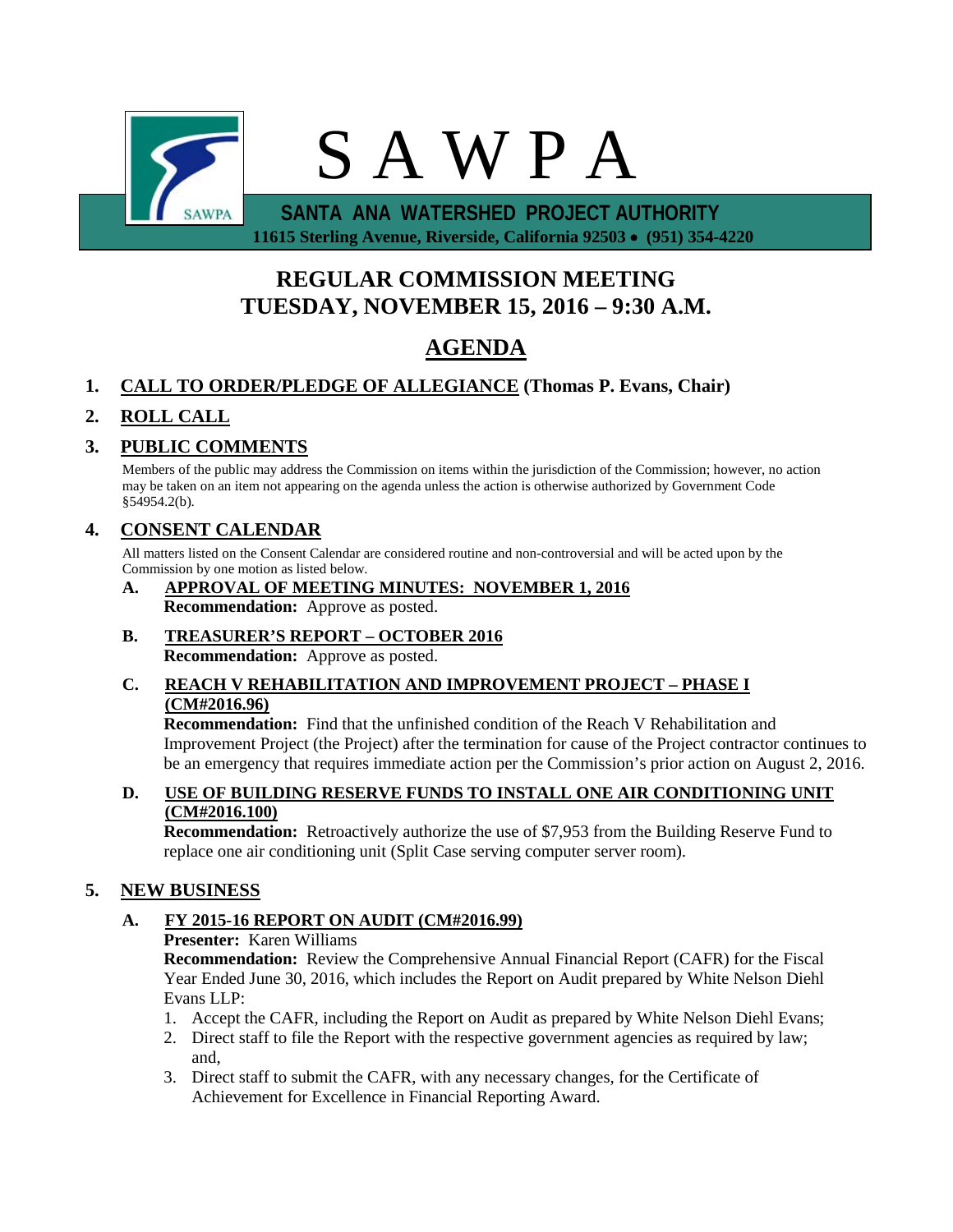#### **B. BRINE LINE SERVICE CONTRACTS – LINE CLEANING AND INSPECTION (CM#2016.103)**

**Presenter:** Carlos Quintero

**Recommendation:** Approve year two of the existing Task Order INN-240-02 with Innerline Engineering, Inc. in the amount of \$50,000 for pipeline cleaning and inspection.

- **C. SAWPA STRATEGIC ASSESSMENT – OWOW BUSINESS LINE (CM#2016.101) Presenter:** Mark Norton **Recommendation:** Provide feedback, then receive and file.
- **D. PROP 84 STATUS REPORT AND BUDGET UPDATE – ALL ROUNDS Presenters:** Rich Haller | Nicole D. Weideman **Recommendation:** Receive and file.

### **6. INFORMATIONAL REPORTS**

**Recommendation:** Receive and file the following oral/written reports/updates.

- **A. CASH TRANSACTIONS REPORT – SEPTEMBER 2016 Presenter:** Karen Williams
- **B. INTER-FUND BORROWING – SEPTEMBER 2016 (CM#2016.97) Presenter:** Karen Williams
- **C. PERFORMANCE INDICATORS/FINANCIAL REPORTING – SEPTEMBER 2016 (CM#2016.98) Presenter:** Karen Williams
- **D. FIRST QUARTER FYE 2017 EXPENSE REPORTS**
	- Staff
	- General Manager
	- **Presenter**: Karen Williams
- **E. BUDGET SCHEDULE – FISCAL YEAR 2017-18, 2018-19 Presenter**: Karen Williams
- **F. GENERAL MANAGER'S REPORT**
- **G. SAWPA GENERAL MANAGERS MEETING NOTES** • October 31, 2016
- **H. CHAIR'S COMMENTS/REPORT**
- **I. COMMISSIONERS' COMMENTS**
- **J. COMMISSIONERS' REQUEST FOR FUTURE AGENDA ITEMS**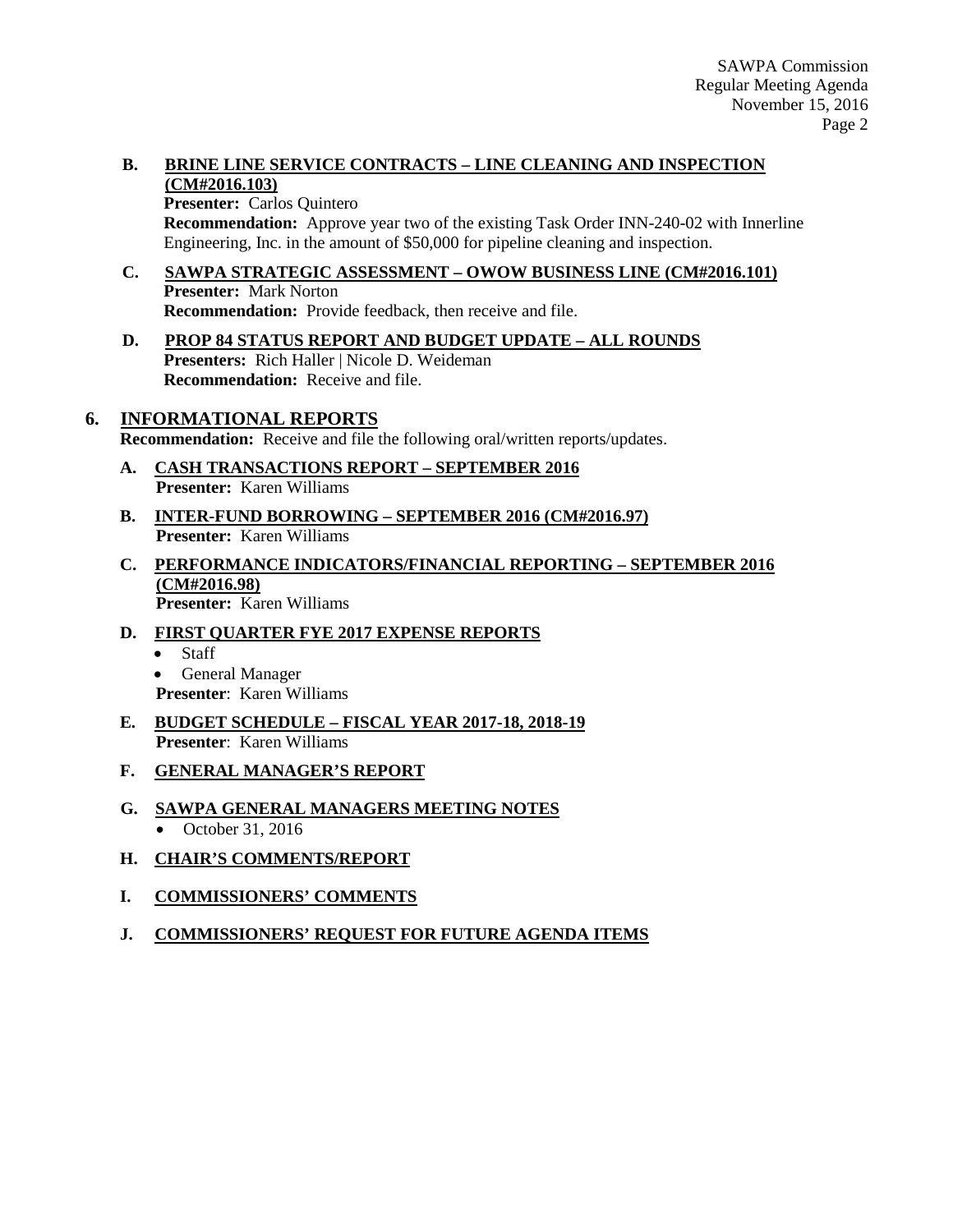### **7. SPECIAL COMMENDATION – OUTGOING COMMISSIONER ED KILLGORE**

#### **8. CLOSED SESSION**

#### **A. CONFERENCE WITH LEGAL COUNSEL – EXISTING LITIGATION PURSUANT TO GOVERNMENT CODE SECTION 54956.9(d)(1)**

Name of Case: Spiniello Companies v. Charles King Company, Inc., Santa Ana Watershed Project Authority, The Ohio Casualty Insurance Company (Superior Court of Los Angeles BC616589)

#### **9. ADJOURNMENT**

#### **PLEASE NOTE:**

Americans with Disabilities Act: Meeting rooms are wheelchair accessible. If you require any special disability related accommodations to participate in this meeting, please contact (951) 354-4220 or kberry@sawpa.org. 48-hour notification prior to the meeting will enable staff to make reasonable arrangements to ensure accessibility for this meeting. Requests should specify the nature of the disability and the type of accommodation requested. Materials related to an item on this agenda submitted to the Commission after distribution of the agenda packet are available for public inspection during normal business hours at the SAWPA office, 11615 Sterling Avenue, Riverside, and available a[t www.sawpa.org,](http://www.sawpa.org/) subject to staff's ability to post documents prior to the meeting.

#### **Declaration of Posting**

I, Kelly Berry, Clerk of the Board of the Santa Ana Watershed Project Authority declare that on Thursday, November 10, 2016, a copy of this agenda has been uploaded to the SAWPA website a[t www.sawpa.org](http://www.sawpa.org/) and posted in SAWPA's office at 11615 Sterling Avenue, Riverside, California. /S/

Kelly Berry, CMC

\_\_\_\_\_\_\_\_\_\_\_\_\_\_\_\_\_\_\_\_\_\_\_\_\_\_\_\_\_\_\_\_\_\_\_\_\_\_\_

#### **2016 - SAWPA Commission Meetings/Events**

First and Third Tuesday of the Month

(NOTE: Unless otherwise noted, all Commission Workshops/Meetings begin at **9:30 a.m.**, and are held at SAWPA.)

| November                                        | <b>December</b>                     |  |
|-------------------------------------------------|-------------------------------------|--|
| $11/1/16$ Commission Workshop                   | 12/6/16 Commission Workshop         |  |
| $\mid$ 11/15/16 Regular Commission Meeting      | 12/20/16 Regular Commission Meeting |  |
| $11/29 - 12/2/16$ ACWA Fall Conference, Anaheim |                                     |  |